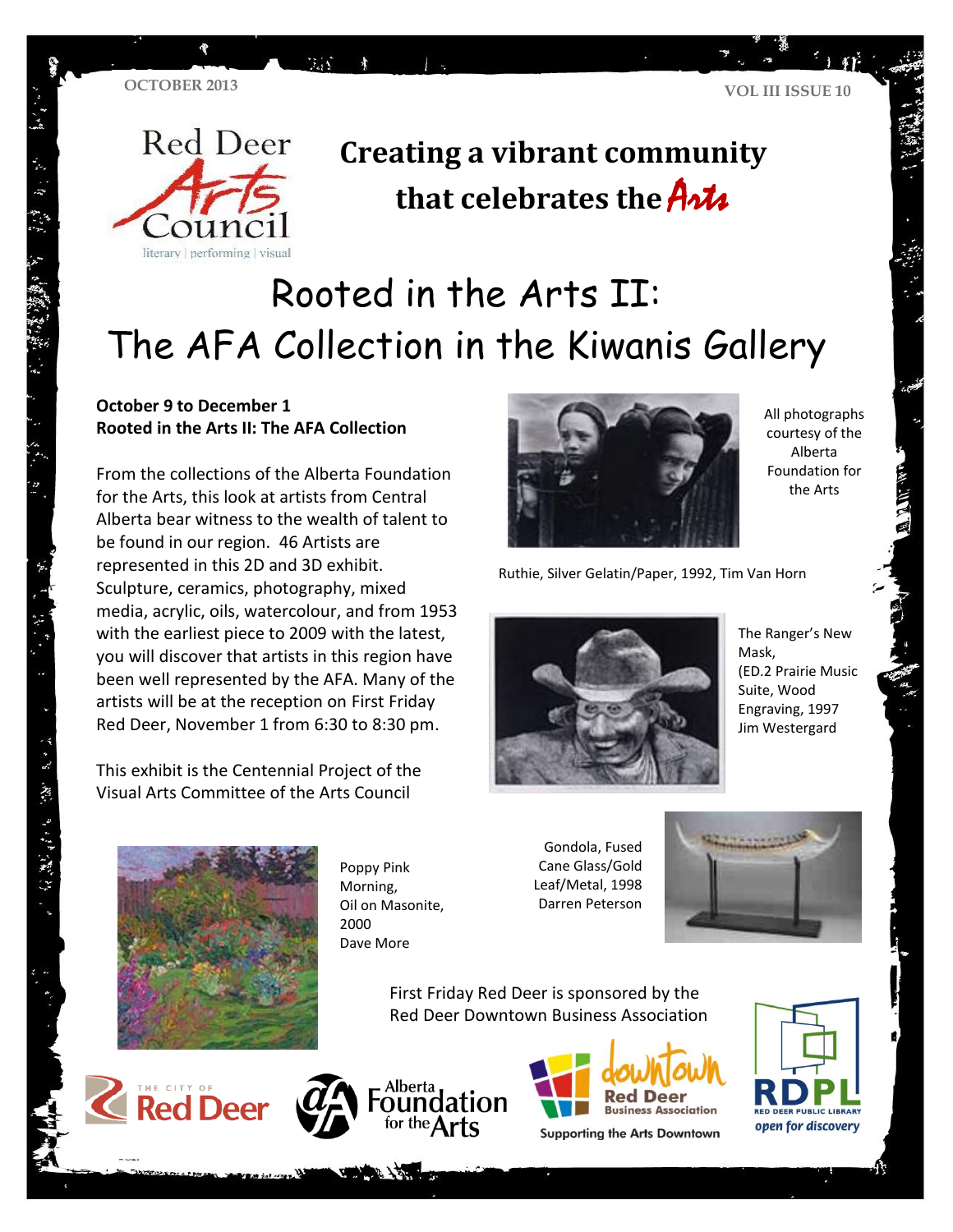### Sunnybrook Farm Museum and Interpretive Centre by Mike Lupul

The land that contains the Sunnybrook Farm Museum was purchased by James Bower in 1899, when he and his family traveled to Red Deer from Ontario. Heralded as an innovator and an entrepreneur, James brought the first ever gasoline engine to Western Canada. He sold the farm to his son, Norman, who continued to farm the land until the 1970s. The Sunnybrook Farm Museum was founded in 1988 when Norman donated this ten-acre farm to the citizens of Red Deer on the condition that an agricultural museum be built on the land. The Friends of Sunnybrook Farm Society, including its volunteer board of directors, cleaned up the land and set up the museum. Norman, residing in a house on the farm at the time, would often immerse himself in the daily activities of creating the museum, offering up his input when he was not sold on a particular aspect of the construction. His love and joy was watching the children, who visited the museum as part of its educational programs, learn how to farm.

The exhibits at the Sunnybrook Farm Museum are open year round, with the hours of 9:00 a.m. to 5:00 p.m. in the summer, and by appointment during the offseason. In addition to genuine farm buildings and animals, the museum's 1500 artifacts include numerous pieces of antique farm equipment and are always on display. Educational programs are administered during the months of May and June and day camps are offered during the months of July and August, when hundreds of elementary school children visit the farm to learn about antique farming practices and where some of their food comes from. The Sunnybrook Farm Museum accommodated over 2300 children during the past few months of 2013.

The Farm is operated almost entirely by volunteers who are complimented by one staff member, Ian Warwick, Executive Director, who largely handles administrative duties. Ian also Co-Chairs the Central Alberta Regional Museums Network. He is a choral singer and sings bass, tenor and countertenor as well as being a classical saxophonist, making him a well-rounded person to manage the Farm!



The Sunnybrook Farm Museum is proud to be able to provide this genuine farm experience and education to any and all members of the public by offering general admission on the basis of a donation.

They are a member of the Alberta Museums Association and a Recognized Museum by them. The Farm welcomes you to come on down for a tour. You may also visit their website at [www.sunnybrookfarmmuseum.ca,](http://www.sunnybrookfarmmuseum.ca/) as well as on Facebook or Twitter.

Left: Ian Warwick with a farm chicken, dressed for work and ready for visitors! 2013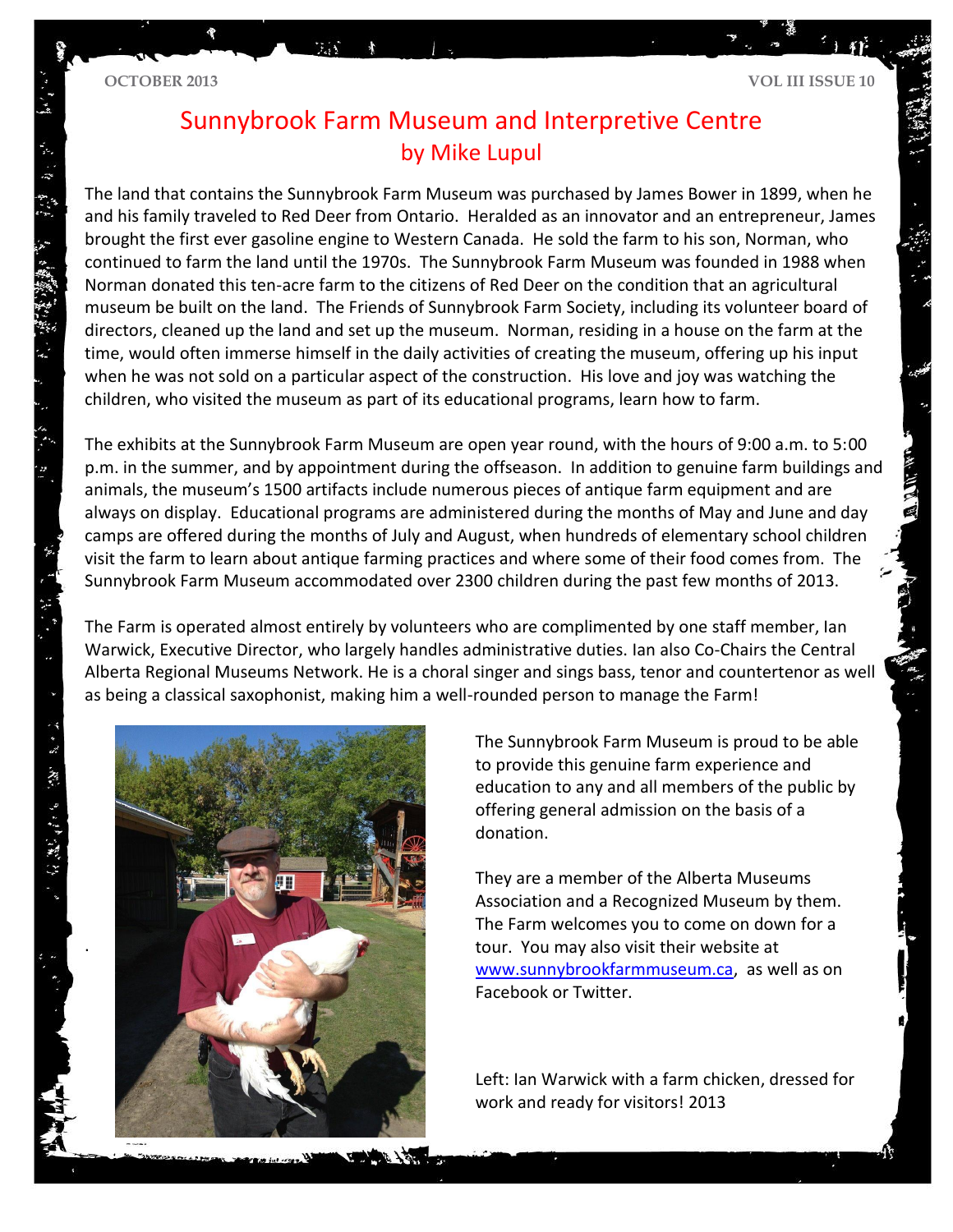### **OCTOBER 2013 Red Deer Arts Council VOL III ISSUE 10** Urges You to Get Out and Vote!

**This is an important election with so many candidates running for Mayor and City Council. Make sure your voice is heard. Check out this [link](http://danikloo.com/2013/09/23/five-terrible-reasons-to-run-for-municipal-office/) for advice on why candidates should run for election: <http://danikloo.com/2013/09/23/five-terrible-reasons-to-run-for-municipal-office/>**

#### **Election Day is Monday, October 21, 2013.**

Every voting station will open promptly at 10 a.m. and will be open continuously until 8 pm. Information on the Election can be found on the City of Red Deer's website under City Government, click on Elections and follow the links for voter eligibility, candidates and forums.

You will vote for: **City Council -** 1 Mayor - 8 Councillors **Public School Board -** 7 Trustees **Catholic School Board -** 5 Trustees - Red Deer and area

**TA** 

Click here to see: **[List of candidates](http://www.reddeer.ca/City+Government/City+Services+and+Departments/Legislative+and+Administrative+Services/Election/Information+for+Voters/List+of+Candidates.htm)**

#### **Voter Eligibility**

م می<br>م

分為 经经济

You are eligible to vote in the 2013 General Election if you: (a) are at least 18 years old (b) are a Canadian citizen (c) have resided in Alberta in the six consecutive months immediately preceding election day (since April 21, 2013) and your place of residence is located in the area on election day.

#### **New for 2013: Voter Identification**

In order to vote, an elector must produce one piece of identification that establishes both the elector's name and current address.

**[Election Forums 2013](http://www.reddeer.ca/City+Government/City+Services+and+Departments/Legislative+and+Administrative+Services/Election/Election+Forums+2013.htm)** See CORD City Government – Elections – Election Forums 2013

A forum is the opportunity for the public to hear from individuals running for office. A Forum may involve candidates being asked to present their platforms or may be conducted in a question/answer format whereby members of the public can ask questions to which the candidates respond. Forums are hosted by business/special interest groups and are not a part of the legislated election process. The City is not involved in coordinating these events.

#### **Candidates for the Offices of Mayor and Councillors**

Golden Circle, 4620 – 47A Avenue, Wednesday, October 2, 2013, 6:30 – 9 pm Contact Information: Monica Morrison at 403-343-6074 RSVP required

#### **Candidates for the Office of the Mayor**

Red Deer Public Library, Thursday, October 3, from 7 – 9 pm, Snell Auditoriums, Downtown Branch of the Red Deer Public Library